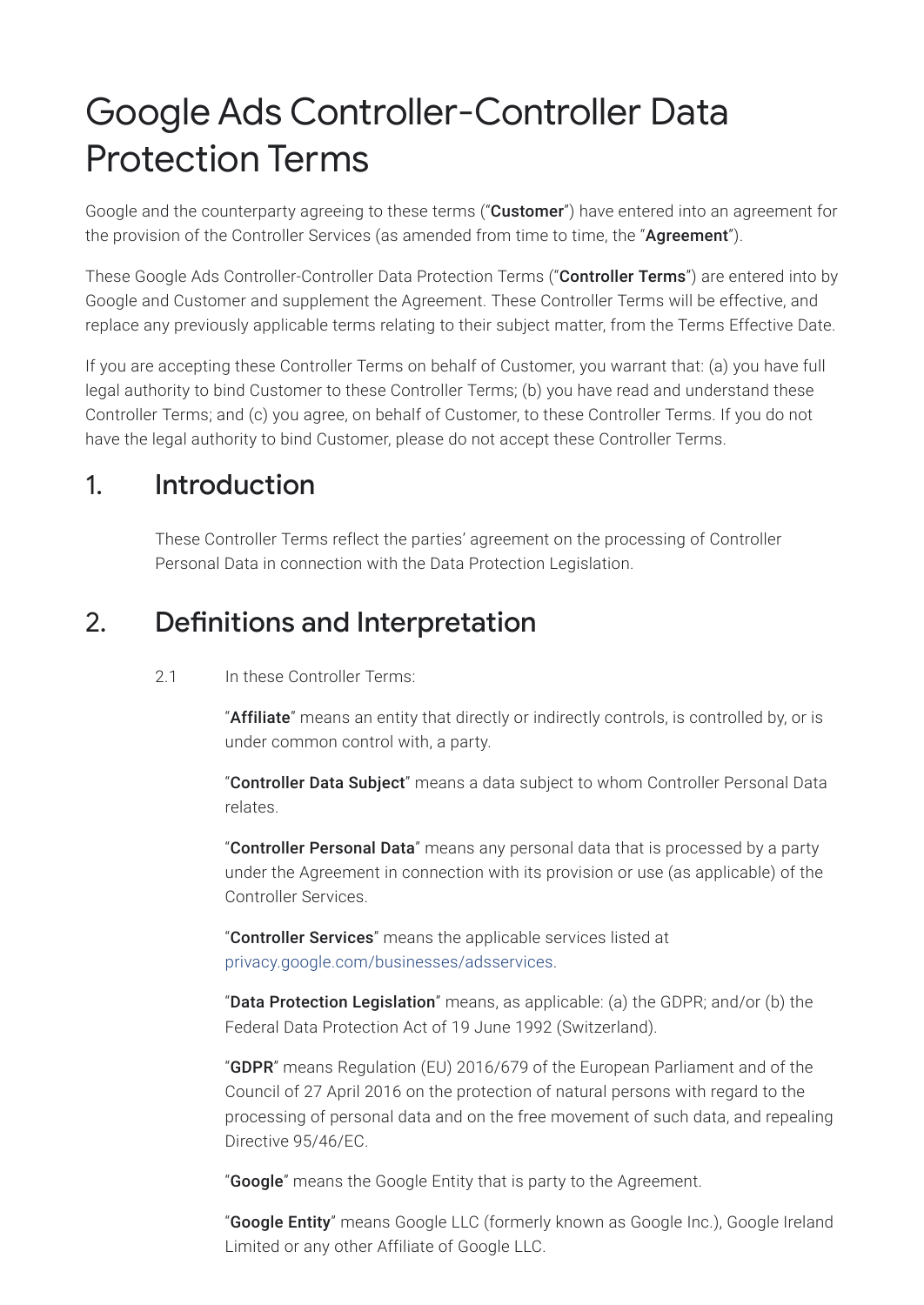"Privacy Shield" means the EU-U.S. Privacy Shield legal framework and the Swiss-U.S. Privacy Shield legal framework.

"Terms Effective Date" means, as applicable:

- (a) 25 May 2018, if Customer clicked to accept or the parties otherwise agreed to these Controller Terms before or on such date; or
- (b) the date on which Customer clicked to accept or the parties otherwise agreed to these Controller Terms, if such date is after 25 May 2018.
- 2.2 The terms "controller", "data subject", "personal data", "processing" and "**processor**" as used in these Controller Terms have the meanings given in the GDPR.
- 2.3 Any examples in these Controller Terms are illustrative and not the sole examples of a particular concept.
- 2.4 Any reference to a legal framework, statute or other legislative enactment is a reference to it as amended or re-enacted from time to time.

# 3. Application of these Controller Terms

- 3.1 **Application of Data Protection Legislation**. These Controller Terms will only apply to the extent that the Data Protection Legislation applies to the processing of Controller Personal Data.
- 3.2 Application to Controller Services. These Controller Terms will only apply to the Controller Services for which the parties agreed to these Controller Terms (for example: (a) the Controller Services for which Customer clicked to accept these Controller Terms; or (b) if the Agreement incorporates these Controller Terms by reference, the Controller Services that are the subject of the Agreement).

#### 4. Roles and Restrictions on Processing

- 4.1 **Independent Controllers**. Each party:
	- (a) is an independent controller of Controller Personal Data under the Data Protection Legislation;
	- (b) will individually determine the purposes and means of its processing of Controller Personal Data; and
	- (c) will comply with the obligations applicable to it under the Data Protection Legislation with respect to the processing of Controller Personal Data.
- 4.2 Restrictions on Processing. Section 4.1 (Independent Controllers) will not affect any restrictions on either party's rights to use or otherwise process Controller Personal Data under the Agreement.

# 5. Data Transfers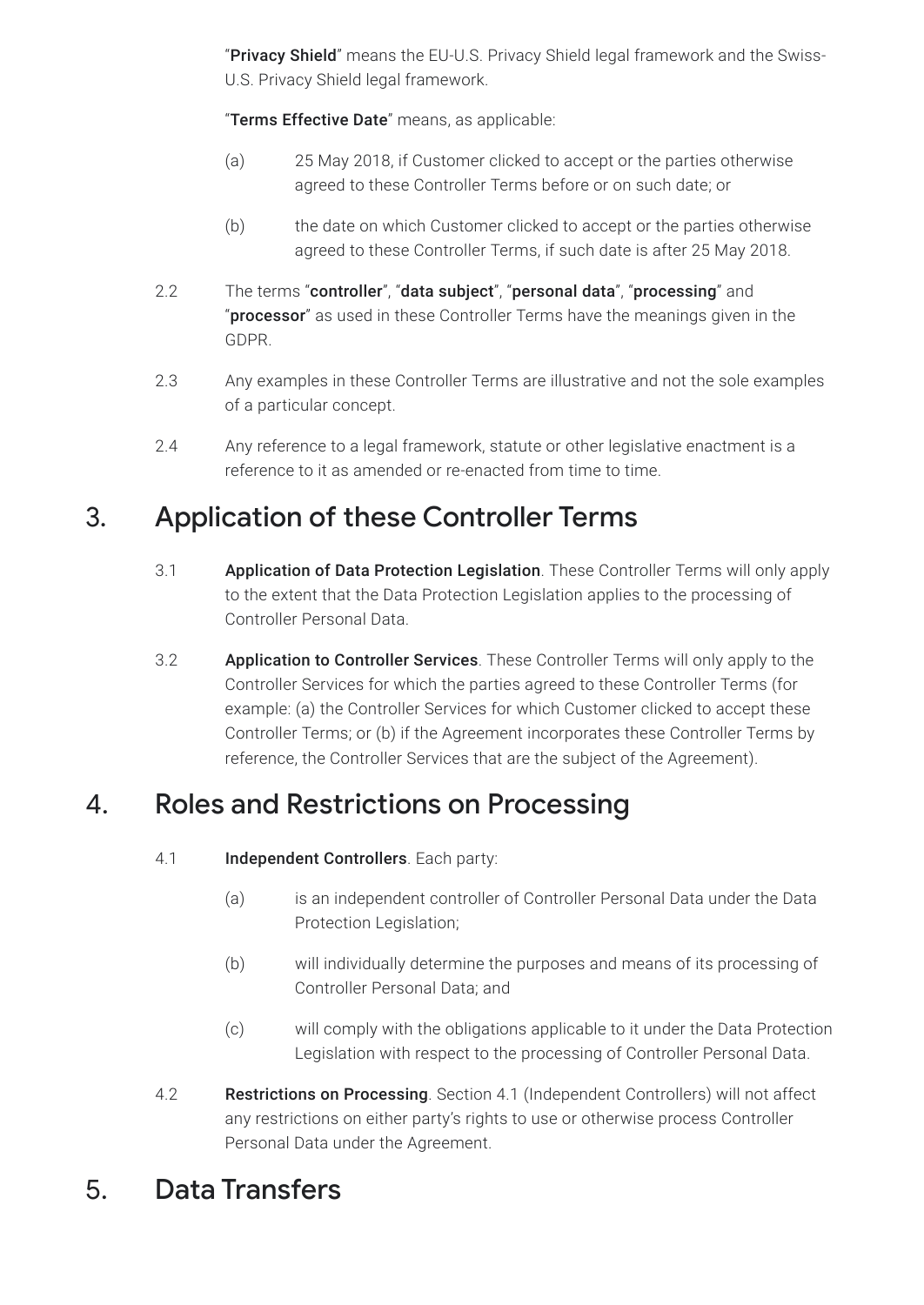- 5.1 Transfers of Data Out of the European Economic Area and Switzerland. Either party may transfer Controller Personal Data outside the European Economic Area and Switzerland if it complies with the provisions on the transfer of personal data to third countries in the Data Protection Legislation.
- 5.2 Google's Privacy Shield Certification. As at the date Customer clicked to accept or the parties otherwise agreed to these Controller Terms, the parent company of the Google group, Google LLC, is certified under Privacy Shield on behalf of itself and its wholly-owned U.S. subsidiaries. This Section 5.2 (Google's Privacy Shield Certification) constitutes notice in writing from Google to Customer for the purpose of Section 6.1(c).

# 6. Privacy Shield Onward Transfer Provisions

- 6.1 Application of Section 6. Sections 6.2 (Use of Data Provider Personal Data) and 6.3 (Protection of Data Provider Personal Data) will only apply to the extent that:
	- (a) a party (the "**Data Recipient**") processes Controller Personal Data that is made available by the other party (the "Data Provider") in connection with the Agreement (such Controller Personal Data, "Data Provider Personal Data");
	- (b) the Data Provider or its Affiliate is certified under Privacy Shield; and
	- (c) the Data Provider notifies the Data Recipient of such Privacy Shield certification in writing.

#### 6.2 Use of Data Provider Personal Data.

- (a) Pursuant to the onward transfer principle under Privacy Shield, the Data Recipient will only use Data Provider Personal Data in a manner consistent with the consent provided by the relevant Controller Data Subjects.
- (b) To the extent the Data Provider fails to obtain consent from the relevant Controller Data Subjects as required under the Agreement, the Data Recipient will not be in breach of Section 6.2(a) if it uses Data Provider Personal Data consistent with the required consent.

#### 6.3 Protection of Data Provider Personal Data.

- (a) The Data Recipient will provide a level of protection for Data Provider Personal Data that is at least equivalent to that required under Privacy Shield.
- (b) If the Data Recipient determines that it cannot comply with Section 6.3(a), it will: (i) notify the Data Provider in writing; and (ii) either cease processing the Data Provider Personal Data or take reasonable and appropriate steps to remedy such non-compliance.

# 7. Liability

If the Agreement is governed by the laws of: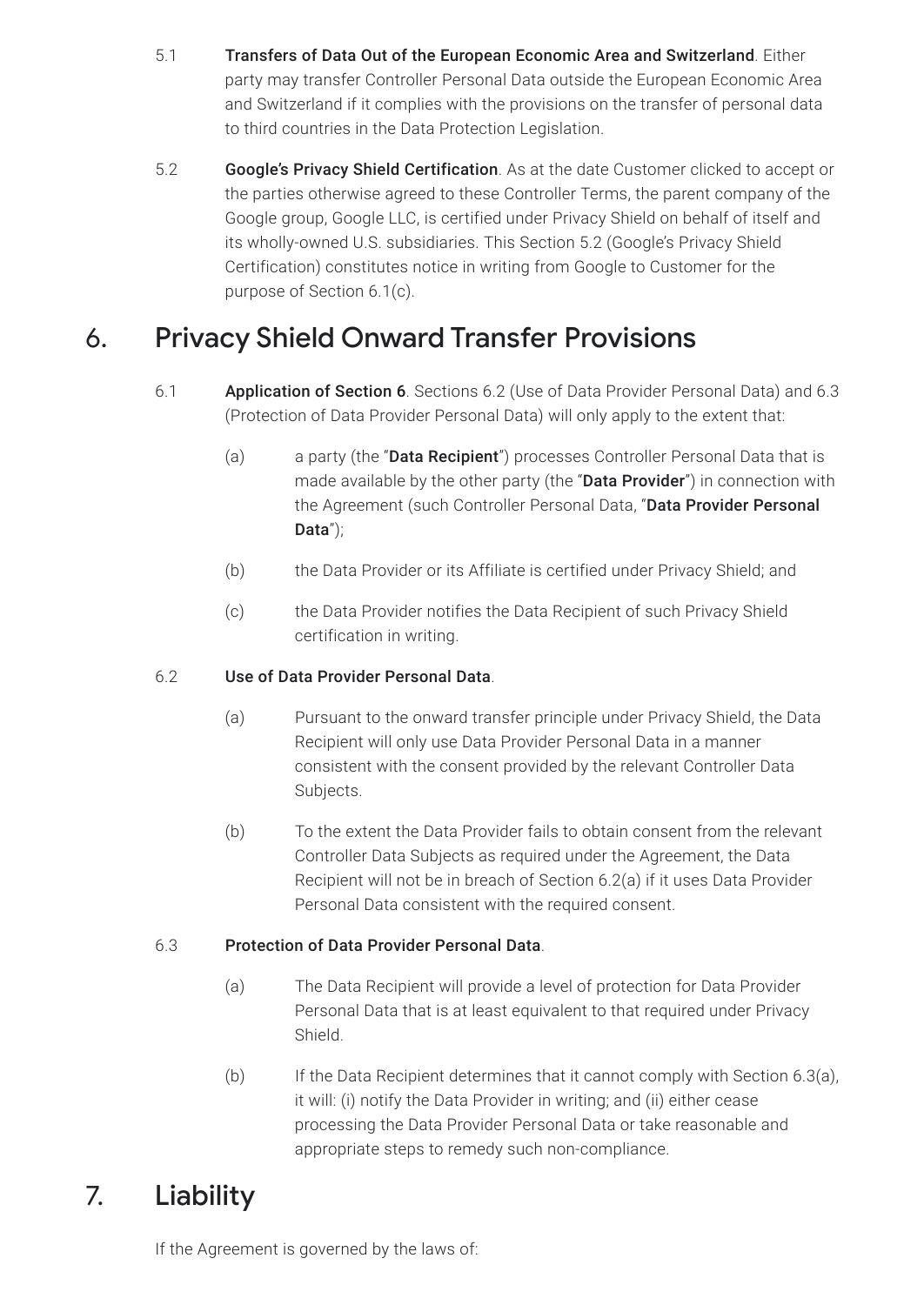- (a) a state of the United States of America, then, notwithstanding anything else in the Agreement, the total liability of either party towards the other party under or in connection with these Controller Terms will be limited to the maximum monetary or payment-based amount at which that party's liability is capped under the Agreement (for clarity, any exclusion of indemnification claims from the Agreement's limitation of liability will not apply to indemnification claims under the Agreement relating to the Data Protection Legislation); or
- (b) a jurisdiction that is not a state of the United States of America, then the liability of the parties under or in connection with these Controller Terms will be subject to the exclusions and limitations of liability in the Agreement.

# 8. Priority

- 8.1 **Effect of these Controller Terms**. If there is any conflict or inconsistency between the terms of these Controller Terms and the remainder of the Agreement then, subject to Sections 4.2 (Restrictions on Processing) and 8.2 (Processor Terms), the terms of these Controller Terms will govern. Subject to the amendments in these Controller Terms, the Agreement remains in full force and effect.
- 8.2 Processor Terms. These Controller Terms will not affect any separate terms between Google and Customer reflecting a controller-processor relationship for a service other than the Controller Services.

#### 9. Changes to these Controller Terms

- 9.1 **Changes to Controller Services in Scope**. Google may only change the list of potential Controller Services at [privacy.google.com/businesses/adsservices:](https://privacy.google.com/businesses/adsservices)
	- (a) to reflect a change to the name of a service;
	- (b) to add a new service; or
	- (c) to remove a service where either: (i) all contracts for the provision of that service are terminated; or (ii) Google has Customer's consent.
- 9.2 **Changes to Controller Terms**. Google may change these Controller Terms if the change:
	- (a) is as described in Section 9.1 (Changes to Controller Services in Scope);
	- (b) is required to comply with applicable law, applicable regulation, a court order or guidance issued by a governmental regulator or agency; or
	- (c) does not: (i) seek to alter the categorisation of the parties as independent controllers of Controller Personal Data under the Data Protection Legislation; (ii) expand the scope of, or remove any restrictions on, either party's rights to use or otherwise process Controller Personal Data; or (iii) have a material adverse impact on Customer, as reasonably determined by Google.
- 9.3 **Notification of Changes**. If Google intends to change these Controller Terms under Section 9.2(b) and such change will have a material adverse impact on Customer,